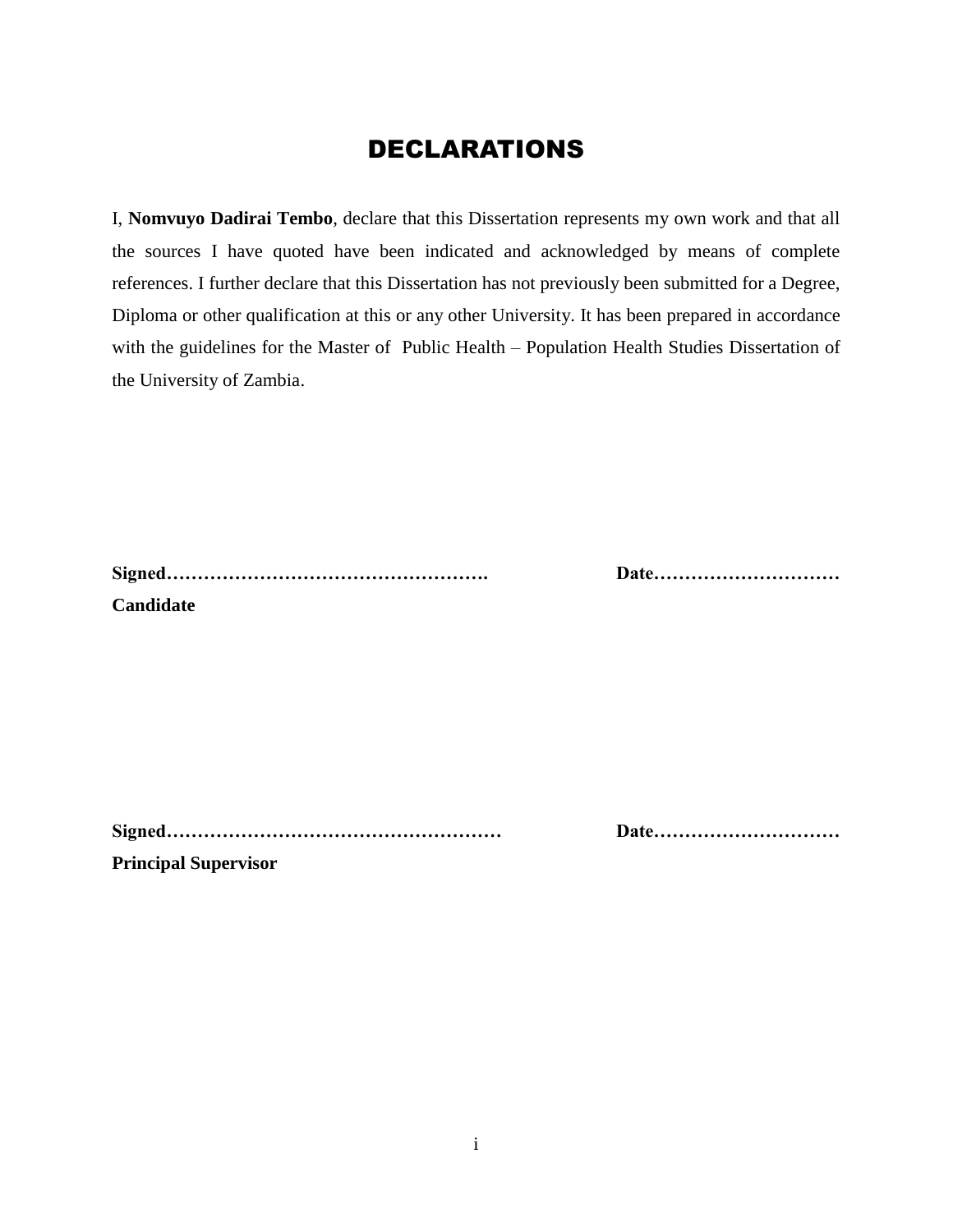### CERTIFICATE OF APPROVAL

The University of Zambia approves this Dissertation on Knowledge, Perceptions and Practices of Cervical Cancer Screening among Women Aged between 15 and 49 in Selected Clinics of Lusaka District in partial fulfilment of the requirements for the award of Degree of Master of Public Health – Population Health Studies.

|                                                                                                                  | Date |
|------------------------------------------------------------------------------------------------------------------|------|
|                                                                                                                  | Date |
|                                                                                                                  | Date |
| Head of Department, Public Health, School of Medicine,<br>University of Zambia, P.O Box 50110,<br>Lusaka, Zambia |      |
|                                                                                                                  |      |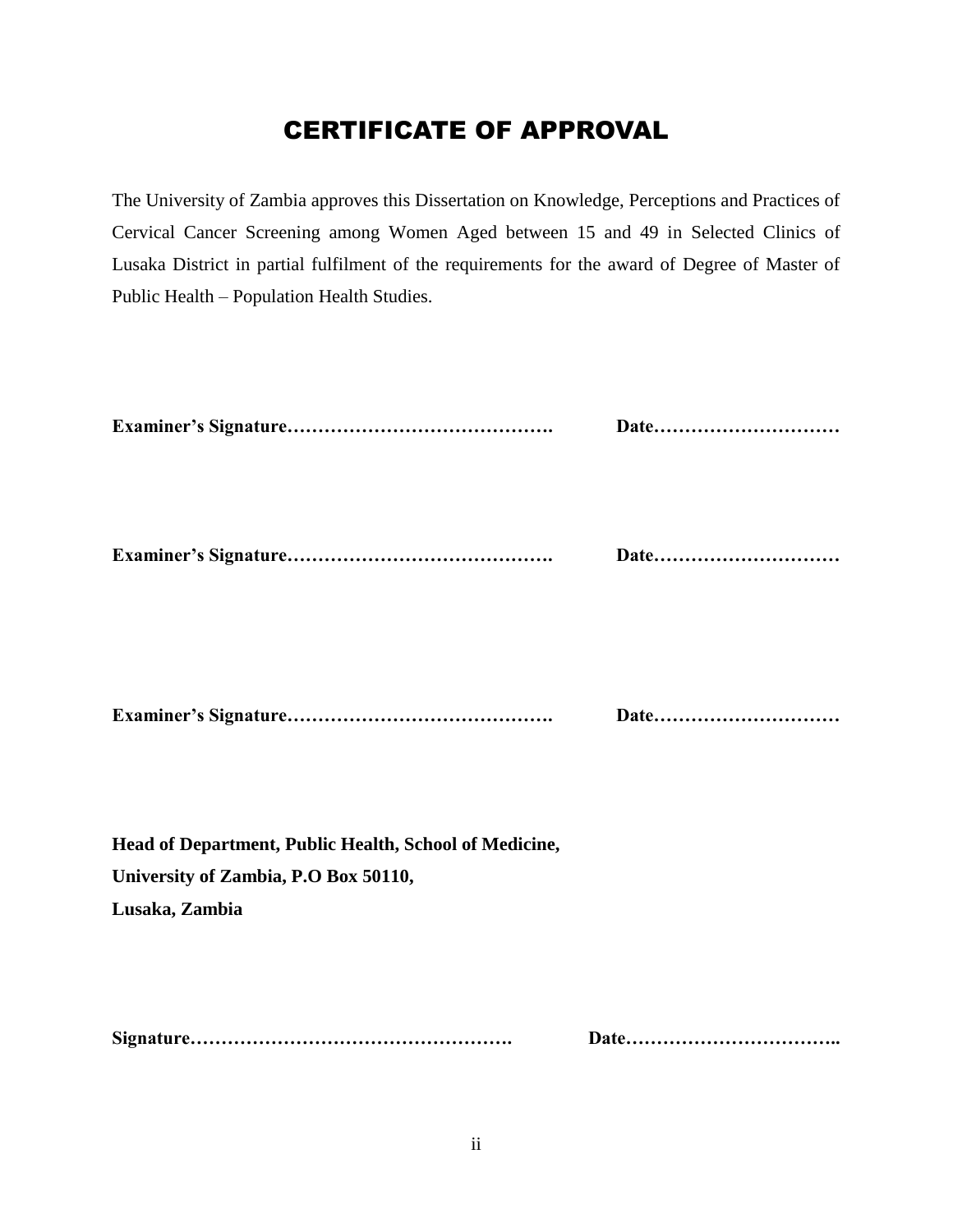#### ABSTRACT

Cervical Cancer (CC) is a major public health problem, not only in Zambia but the world over. Millions of new cases are being reported, especially in the sub-Saharan Africa, where Zambia is located. This has resulted in a number of interventions being put in place to halt the spread of the Human Papilloma Virus (HPV) infection, which eventually causes CC, like sensitization and advocacy around the screening of cervical cancer or carrying out a Pap smear.

The overall aim of this study was to determine the Knowledge, Perceptions and Practices of Cervical Cancer Screening (CCS) among women aged between 15 and 49 years in Lusaka District. The emphasis was on coverage/utilization of the CCS centers, association between perceptions and women's decisions on the uptake of CCS, practices influencing women in shunning CCS and also the factors that would motivate women to undertake CCS in order that the coverage/utilization in the centers is eventually improved.

This was a cross-sectional study which also used a mixed method (quantitative and qualitative) in collecting data. Respondents were drawn from three highly populated areas within Lusaka District (i.e. Ng'ombe & Kalingalinga clinics) and the University Teaching Hospital (UTH) which were purposively selected because of being CCS centers. Every  $10<sup>th</sup>$  woman aged between 15 and 49 coming to the health facility for any service was systematically selected and recruited if they consented, then interviewed using the structured interview guide and two Focused Group Discussions (FGDs) were conducted (i.e. 16 women who also consented). The study recruited a total of 474 women. The data was then analyzed using two software packages; STATA version 11.0, which was used to analyze the quantitative data (questionnaires), while NVIVO version 9.0 was used to analyze the qualitative data (FGDs and verbatim recordings). The confidence interval was set at 95%, and a result yielding a P-value of 5% or less was considered to be statistically significant.

Bivariate, Multivariate Logistic Regression analysis and Chi-square tests were done in order to ascertain any association or relationships between the dependent and independent variables. The Matrices were also used to come up with an analysis for the FGDs using participants' own words and a summary was written in narrative form.

The study findings revealed that there is a 50.6 per cent prevalence of knowledge about CCS although about a quarter of the women (i.e.22.6 per cent) had been screened. The research further revealed that a 98.3 per cent of the women expressed willingness to undergo CCS. In conclusion, the results showed that although CCS is still very low in Lusaka District, screening is perceived positively. It is also important to note that merely having centers of screening would not mean that women would undertake the screening because to them it may not be an immediate need. It is therefore imperative that more sensitization is carried out to help change the mindset and CCS to be put as policy to be carried out at least once annually.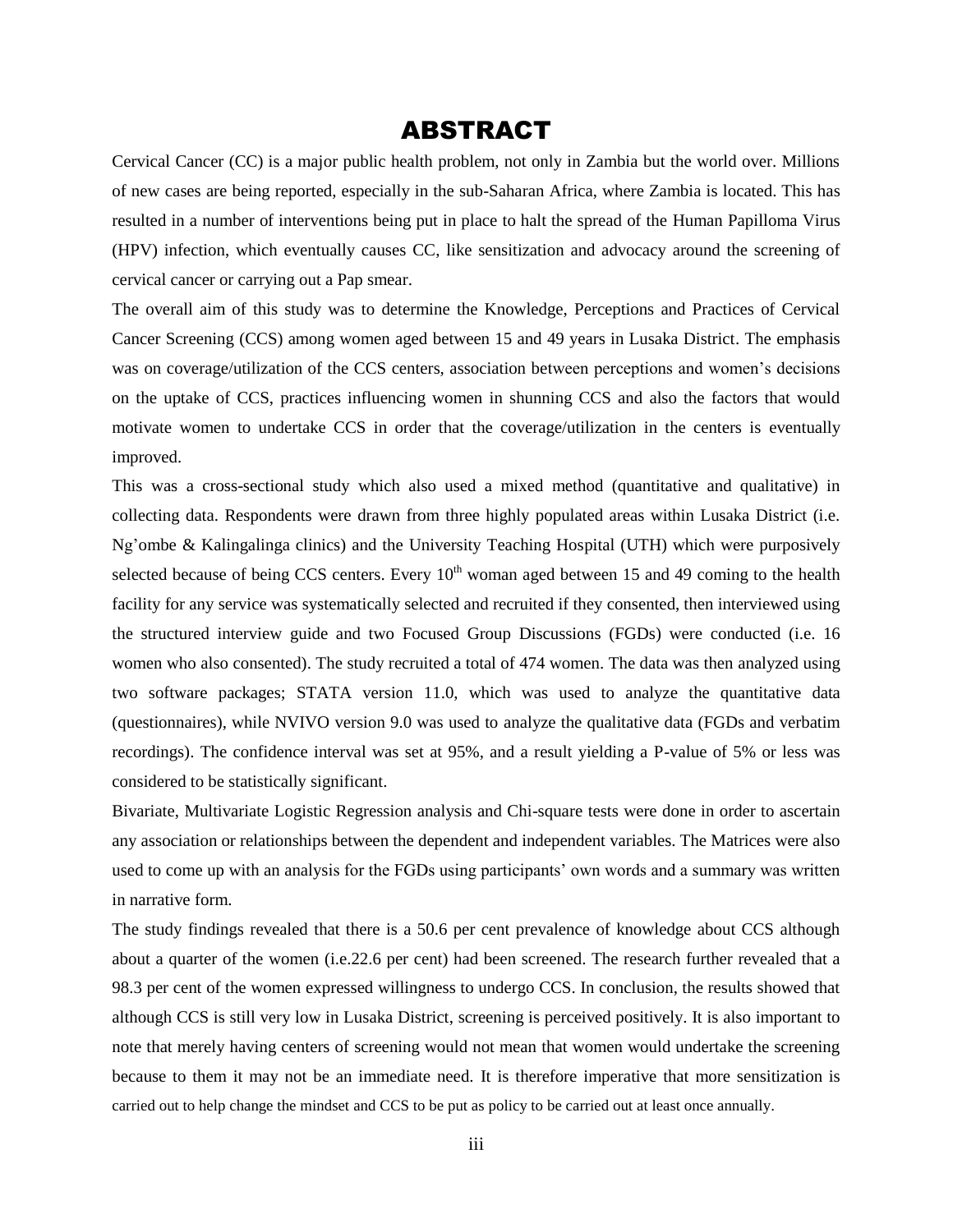#### DEDICATIONS

It is with utmost pleasure and sincere gratitude that I dedicate this study to my lovely and very dear parents Mr Elijah Marko and Mrs Esnath Tembo for their selfless trust and undying support and encouragement that made this work a possibility.

To my fiancé Mr. Emmanuel Kamyalile Sinkala, who has made sacrifices for me and stayed by my side always and believed in me.

To my brothers and sisters, who have always given their moral and financial support. Special mention must be made of Mr. Edwin Tembo who was selfless and participated in the actual data collection, Mr. Elijah Marko Tembo Jr who always provided financial and moral support and Aunty Iness Kayombo who were able to always give me a listening ear when I needed to reduce my stress levels.

Above all, I thank God almighty most importantly, for having enjoyed good health that he accorded me to carry out this research and allowing me to overcome all hurdles. I shall forever be indebted to him for this.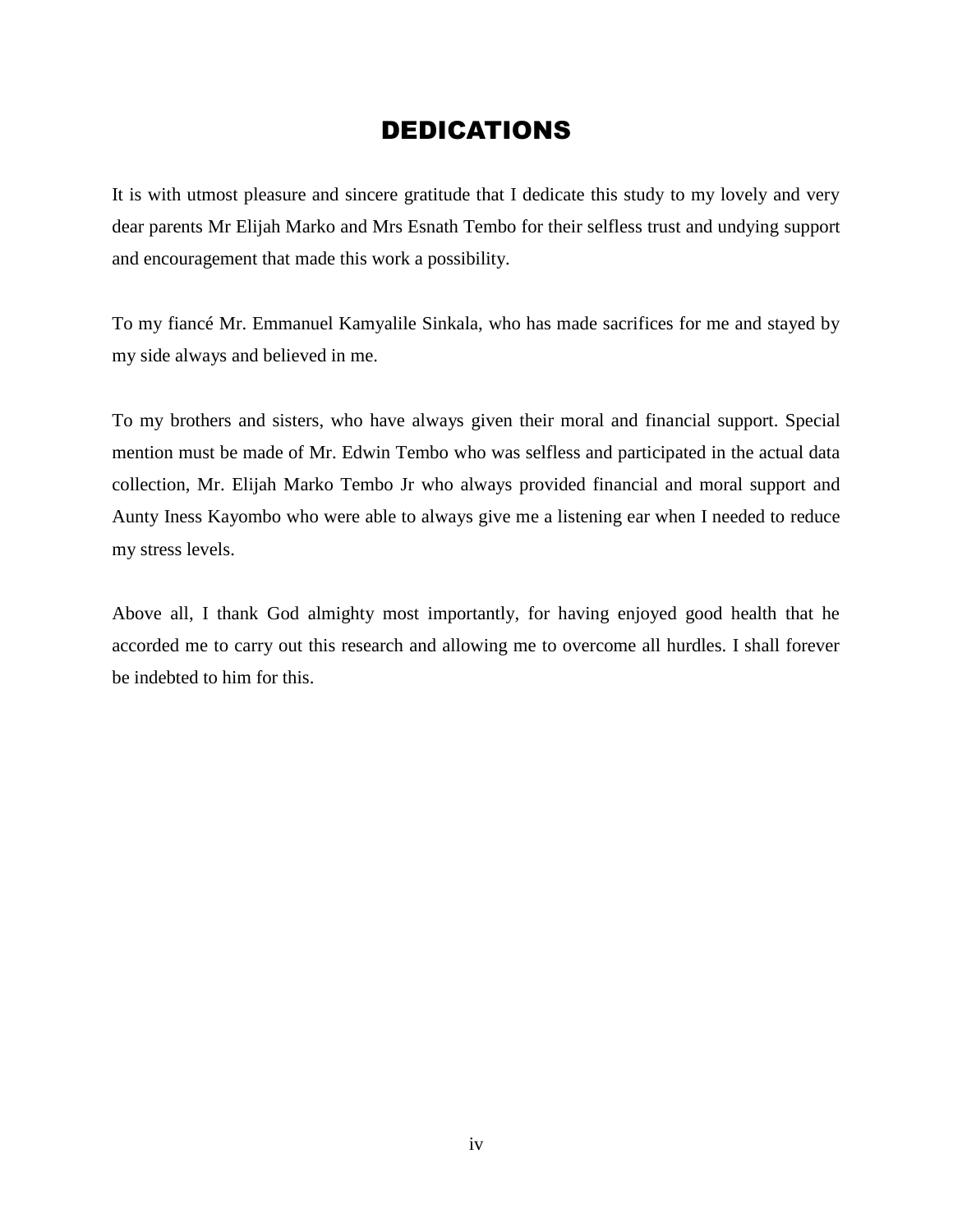### ACKNOWLEDGEMENTS

This project would not have been possible without the support of many people too numerous to mention.

My utmost gratitude goes to my principal supervisor Dr Rosemary N. Likwa, who read my numerous revisions and helped me make some sense of any confusion. Also many thanks to my co- supervisor Dr Mulindi H. Mwanahamuntu, who offered guidance and support .

I am also grateful to the entire staff and management of the University of Zambia, in particular, the School of Medicine, for facilitating my learning.

I wish to express my utmost gratitude to my family as my sponsors for enabling me to undertake a Master of Public Health – Population Studies course at the University of Zambia.

I am indebted to Professor Seter Siziya who helped me with data analysis.

And finally, I am grateful and also indebted to my family and fiancé for their support and encouragement during the whole period of my studies.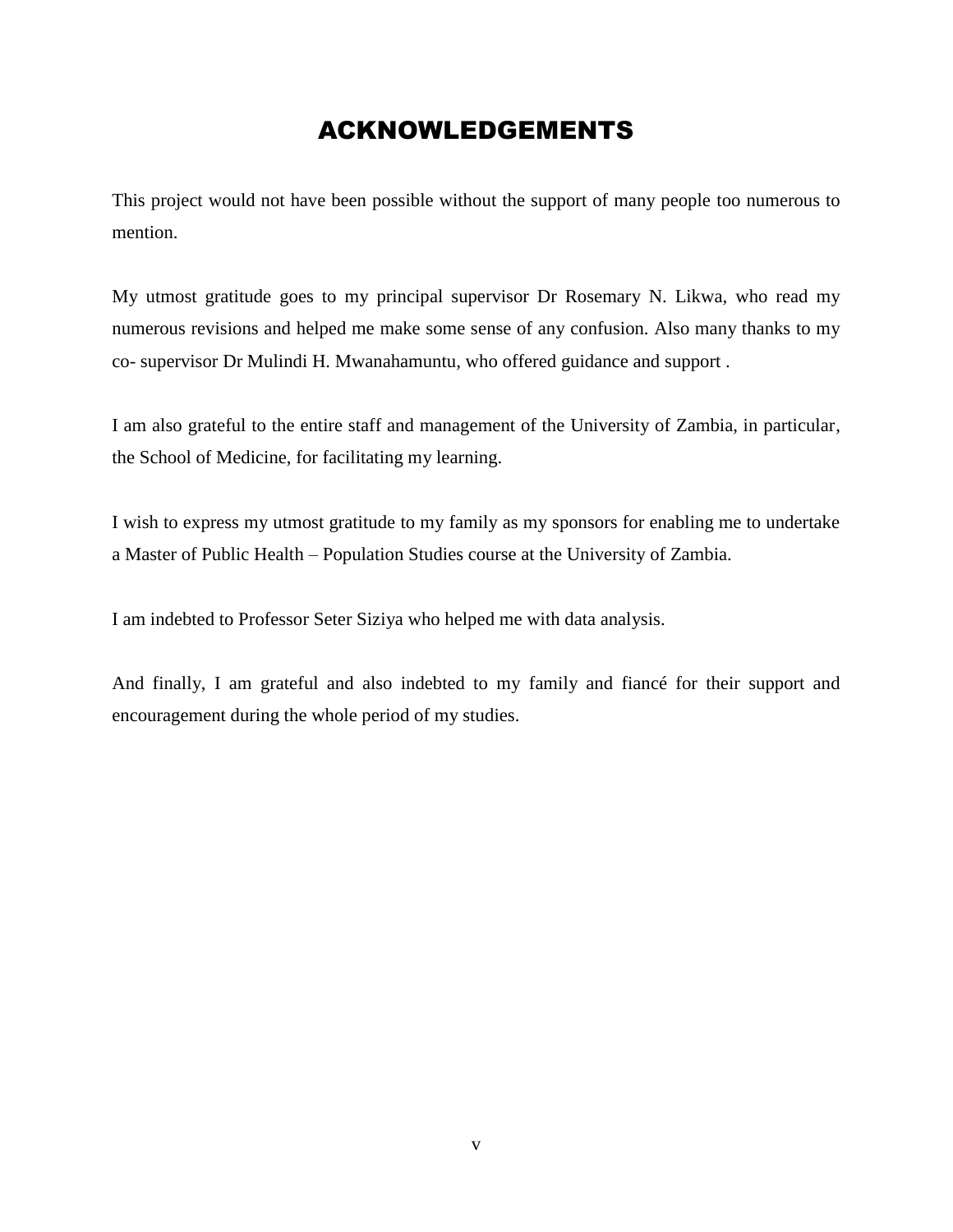# **TABLE OF CONTENTS**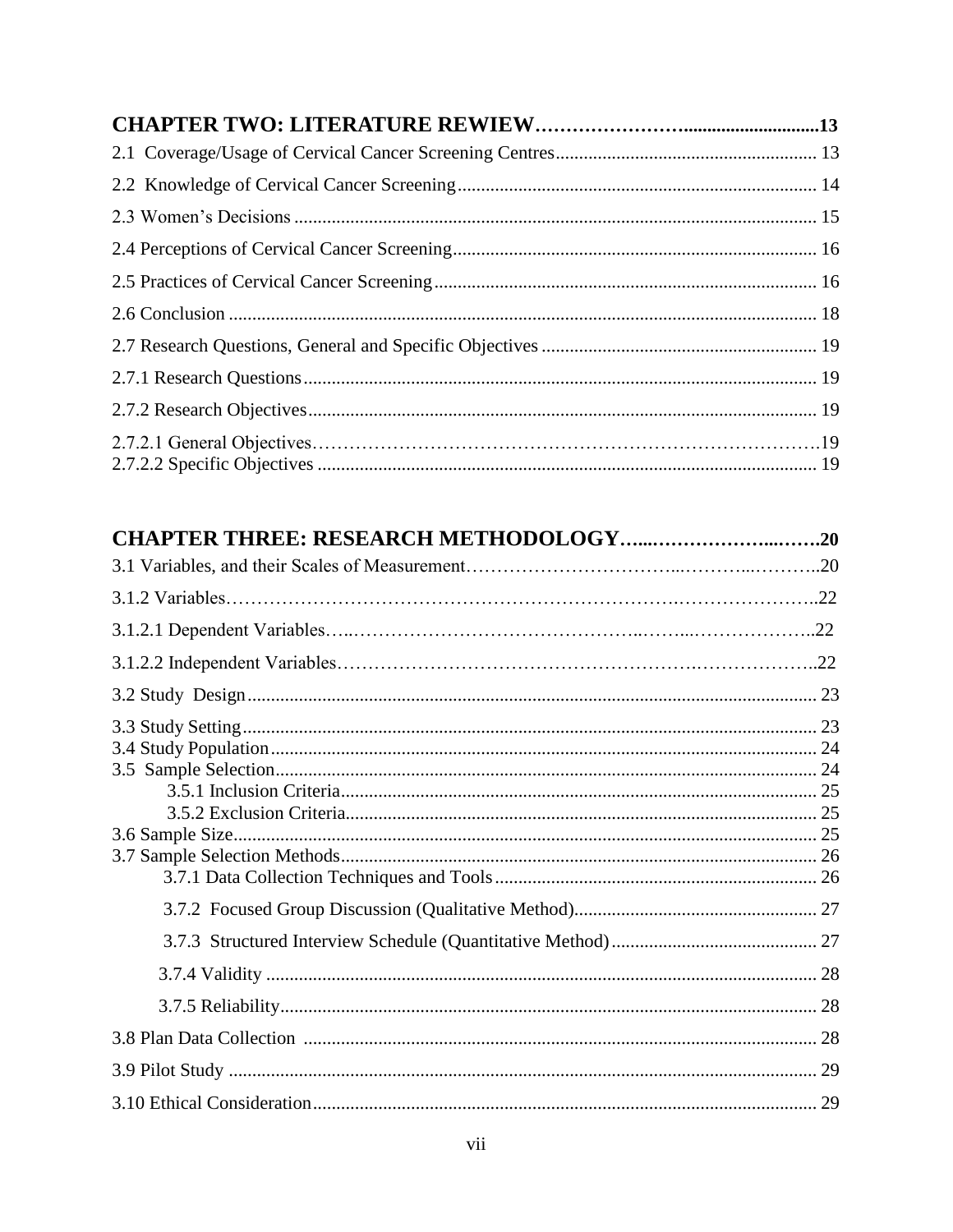| <b>CHAPTER FOUR: DATA ANALYSIS AND PRESENTATION OF FINDINGS30</b>                                                                                             |  |
|---------------------------------------------------------------------------------------------------------------------------------------------------------------|--|
|                                                                                                                                                               |  |
|                                                                                                                                                               |  |
|                                                                                                                                                               |  |
|                                                                                                                                                               |  |
| 4.2.1.1 Section A: Socio-Demographic Characteristics of Respondents31<br>4.2.1.3 Section C: Socio-Cultural Beliefs: Perception of Cervical Cancer Screening39 |  |
| 4.2.1.5 Section E: Socio-Demographic Characteristics by Knowledge of Cervical Cancer 45                                                                       |  |
|                                                                                                                                                               |  |
|                                                                                                                                                               |  |
|                                                                                                                                                               |  |
|                                                                                                                                                               |  |
|                                                                                                                                                               |  |
|                                                                                                                                                               |  |
|                                                                                                                                                               |  |
|                                                                                                                                                               |  |
|                                                                                                                                                               |  |
|                                                                                                                                                               |  |
|                                                                                                                                                               |  |
|                                                                                                                                                               |  |
|                                                                                                                                                               |  |
|                                                                                                                                                               |  |
|                                                                                                                                                               |  |
|                                                                                                                                                               |  |
|                                                                                                                                                               |  |
|                                                                                                                                                               |  |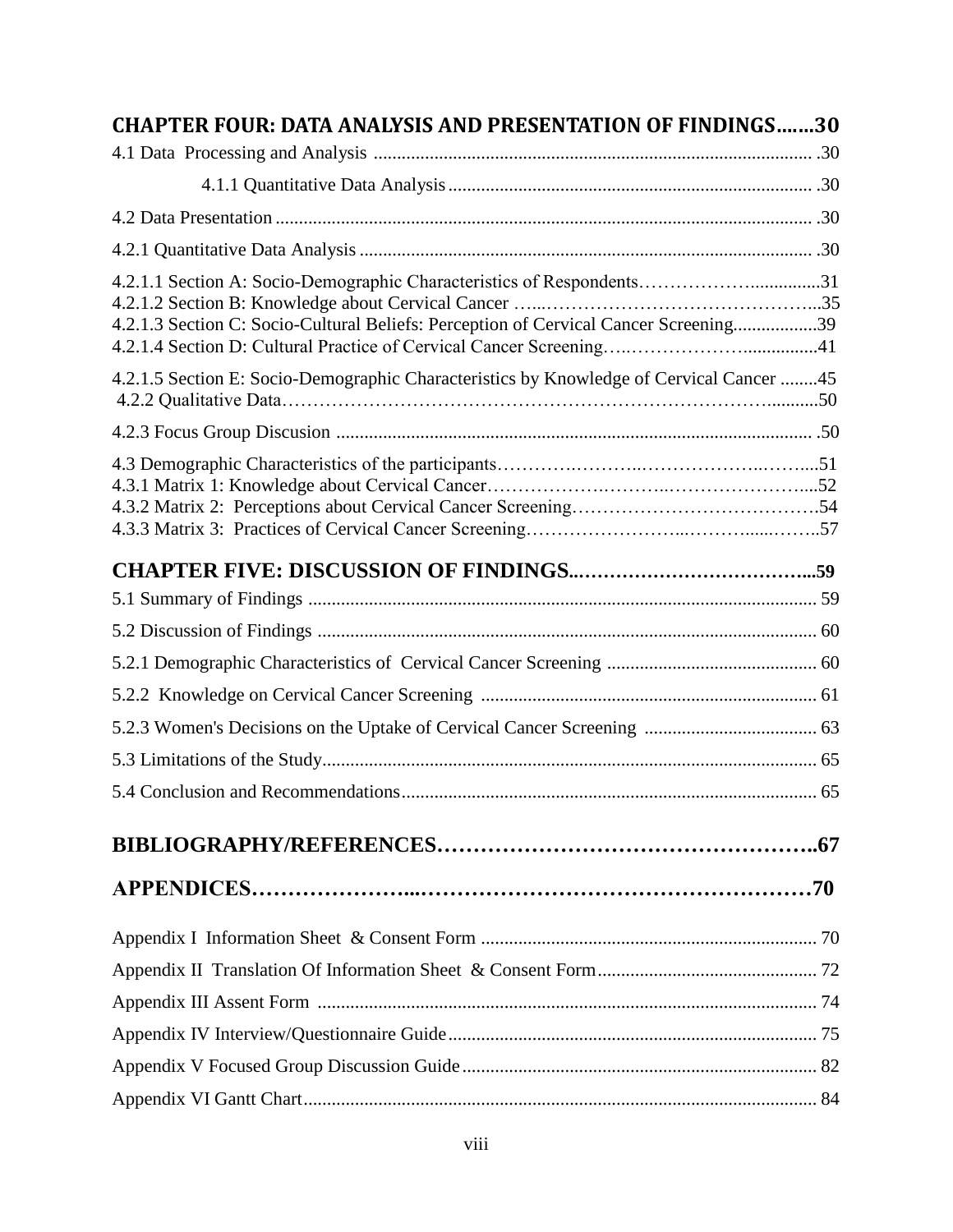| Appendix X Zambia National Cancer Registry Annual Aggregates from 1999 to 200489 |  |
|----------------------------------------------------------------------------------|--|
|                                                                                  |  |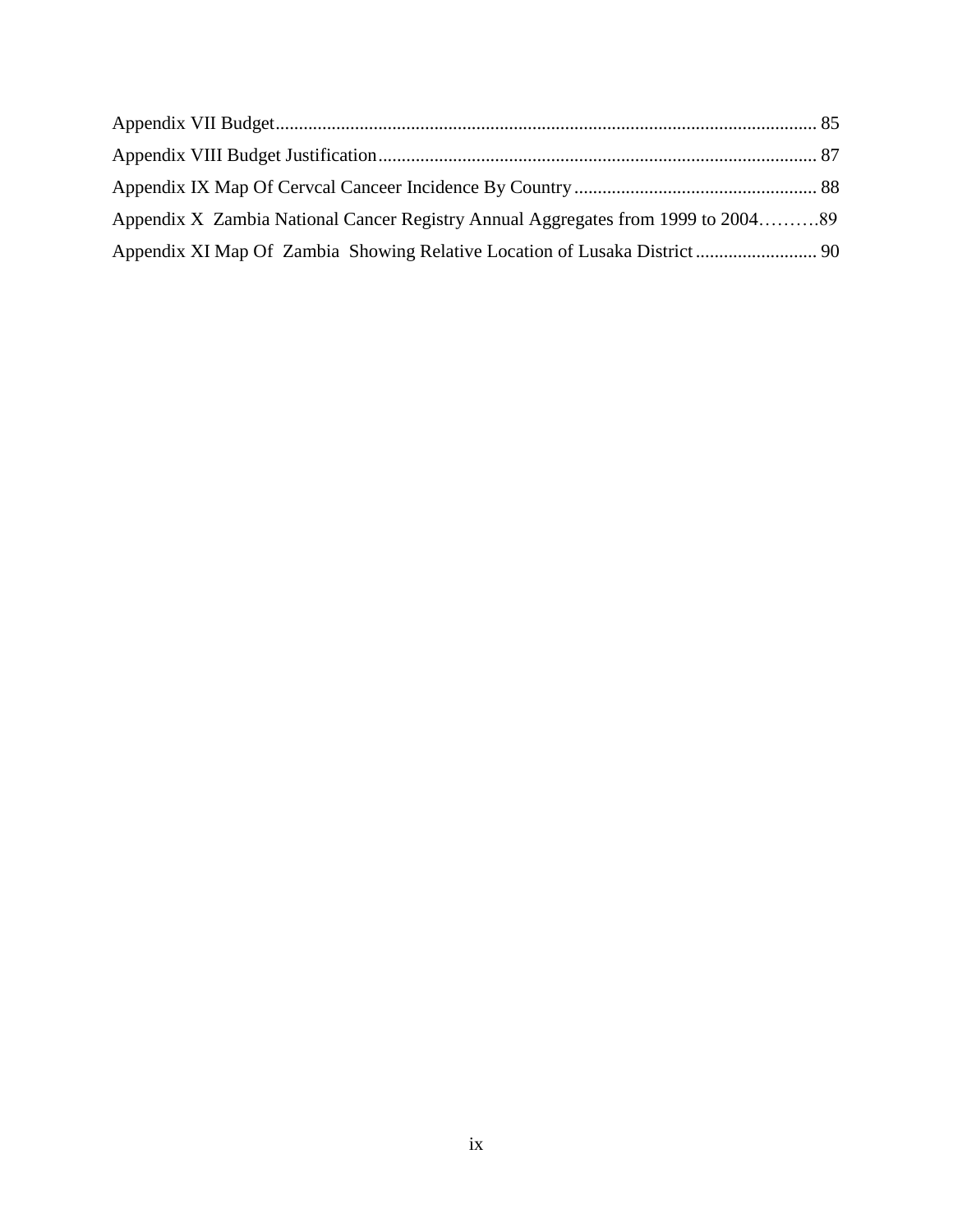## LIST OF FIGURES

| <b>PAGE#</b>                                                                                      |
|---------------------------------------------------------------------------------------------------|
|                                                                                                   |
|                                                                                                   |
| <b>Figure 4.2.1.2.1:</b> Bar – Chart showing percentage of respondents who had heard about $CC35$ |
| <b>Figure 4.2.1.2.2:</b> Pie-Chart showing percentage of respondents with knowledge about CC 36   |
| Figure 4.2.1.4.1: Pie-Chart showing percentage of respondents screened for CC41                   |
|                                                                                                   |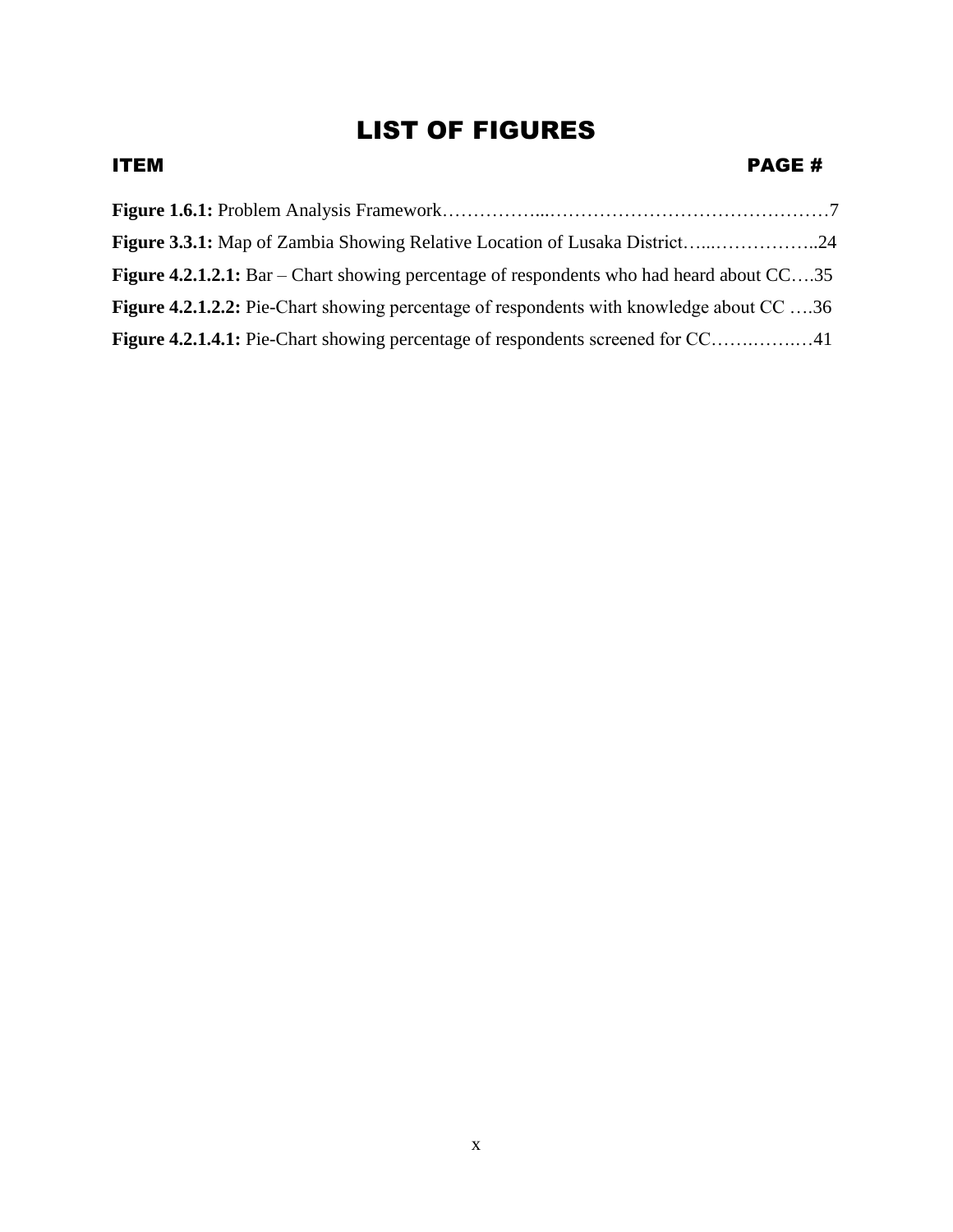ITEM PAGE #

| Table 4.2.1.3.3: Socialization of respondents on CCS information40                  |  |
|-------------------------------------------------------------------------------------|--|
| Table 4.2.1.3.4: Reasons for socialization with friends/family on CCS information40 |  |
|                                                                                     |  |
|                                                                                     |  |
|                                                                                     |  |
| Table 4.2.1.4.3: Willingness to advise friends/relatives to go for CCS42            |  |
|                                                                                     |  |
|                                                                                     |  |
|                                                                                     |  |
| Table 4.2.1.4.7: Willingness to reveal HPV status to partner/family44               |  |
| Table 4.2.1.5.1: Socio Demographic Characteristics by Knowledge of CC45             |  |
|                                                                                     |  |
| Table 4.2.3.1: Composition of participants of the Focused Group Discussions50       |  |
| Matrix 1                                                                            |  |
| Matrix 2                                                                            |  |
| Matrix 3                                                                            |  |